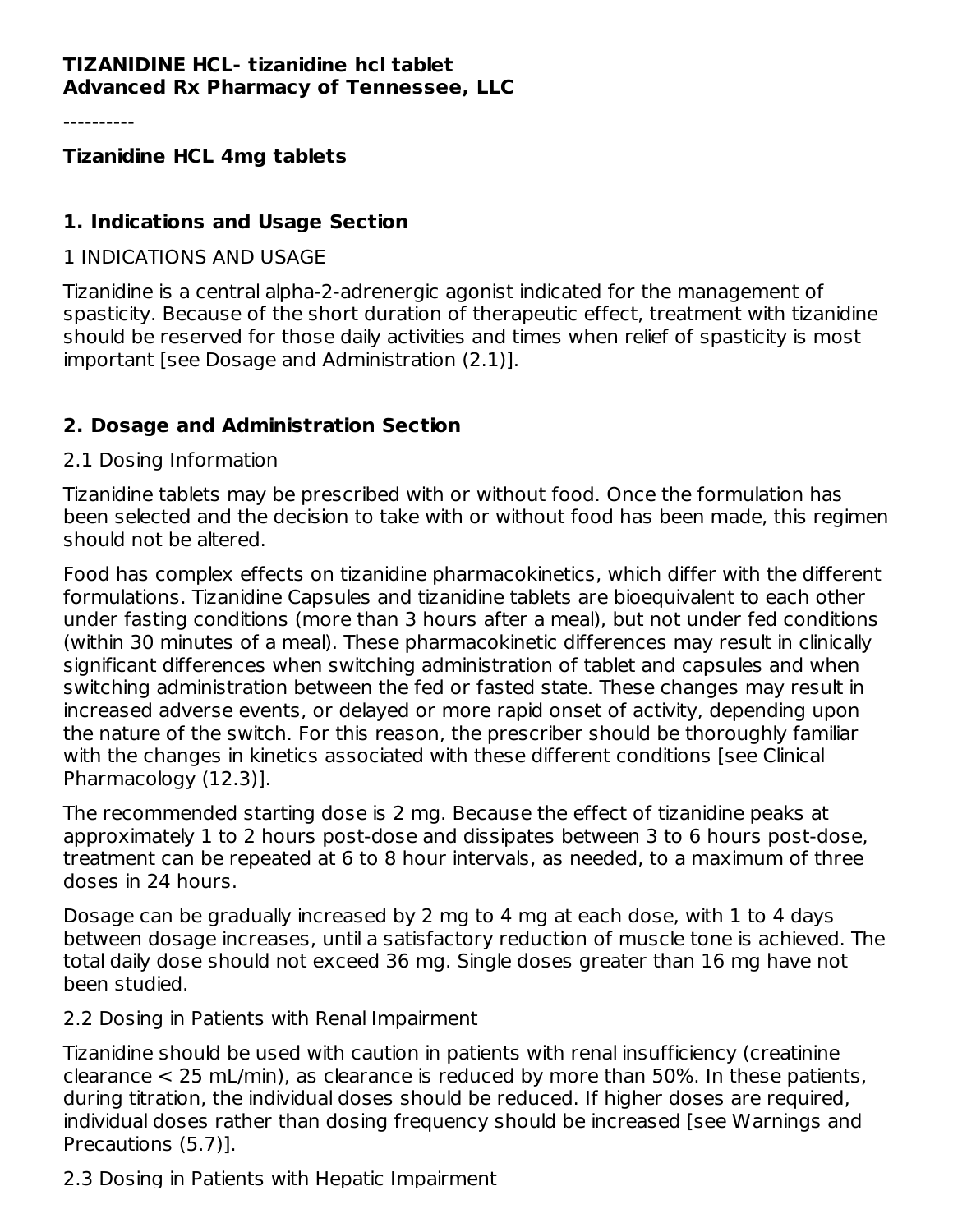Tizanidine should be used with caution in patients with any hepatic impairment. In these patients, during titration, the individual doses should be reduced. If higher doses are required, individual doses rather than dosing frequency should be increased. Monitoring of aminotransferase levels is recommended for baseline and 1 month after maximum dose is achieved, or if hepatic injury is suspected. [see Use in Specific Populations (8.7)]

2.4 Drug Discontinuation

If therapy needs to be discontinued, particularly in patients who have been receiving high doses (20 mg to 36 mg daily) for long periods (9 weeks or more) or who may be on concomitant treatment with narcotics, the dose should be decreased slowly (2 mg to 4 mg per day) to minimize the risk of withdrawal and rebound hypertension, tachycardia, and hypertonia [see Drug Abuse and Dependence (9.3)].

# **3. Dosage Forms and Strengths**

2.3 Dosing in Patients with Hepatic Impairment

**Tablets** 

Tizanidine tablets USP, 2 mg are white to off-white, round, flat, bevel edged uncoated tablets debossed with "U" and "168" on one side and bisecting score on other.

Tizanidine tablets USP, 4 mg are white to off-white, round, flat, bevel edged uncoated tablets debossed with "U" and "169" on one side and quadrisecting score on other.

# **4. Contraindications**

Tizanidine is contraindicated in patients taking potent inhibitors of CYP1A2, such as fluvoxamine or ciprofloxacin [see Drug Interactions (7.1, 7.2)].

# **5. Warnings and Precautions**

# 5.1 Hypotension

Tizanidine is an α2-adrenergic agonist that can produce hypotension. Syncope has been reported in the post marketing setting. The chance of significant hypotension may possibly be minimized by titration of the dose and by focusing attention on signs and symptoms of hypotension prior to dose advancement. In addition, patients moving from a supine to fixed upright position may be at increased risk for hypotension and orthostatic effects.

Monitor for hypotension when tizanidine is used in patients receiving concurrent antihypertensive therapy. It is not recommended that tizanidine be used with other  $\alpha$ 2adrenergic agonists. Clinically significant hypotension (decreases in both systolic and diastolic pressure) has been reported with concomitant administration of either fluvoxamine or ciprofloxacin and single doses of 4 mg of tizanidine. Therefore, concomitant use of tizanidine with fluvoxamine or with ciprofloxacin, potent inhibitors of CYP1A2, is contraindicated [see Contraindications (4) and Drug Interactions (7.1, 7.2)].

## 5.2 Risk of Liver Injury

Tizanidine may cause hepatocellular liver injury. Tizanidine should be used with caution in patients with any hepatic impairment. Monitoring of aminotransferase levels is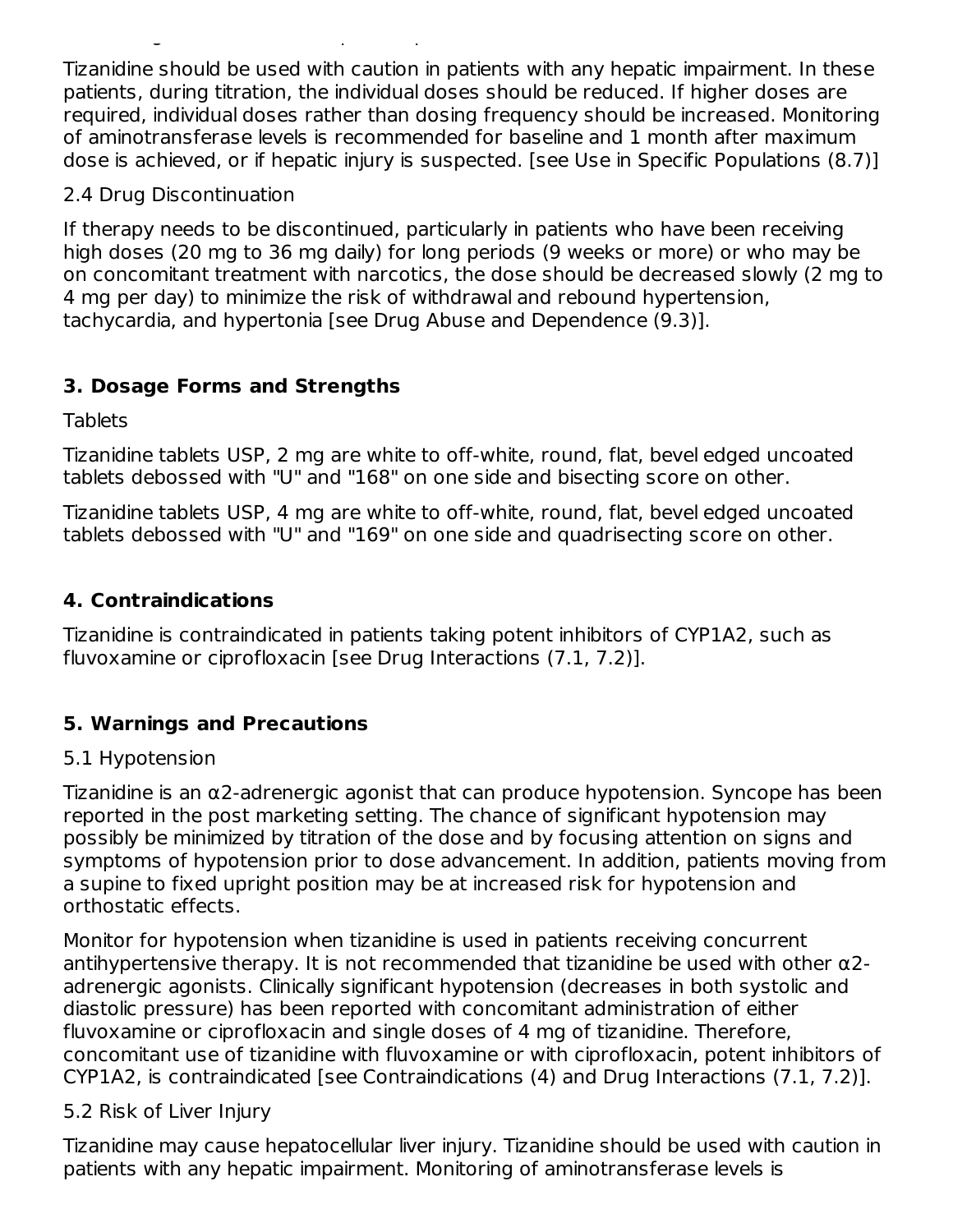recommended for baseline and 1 month after maximum dose is achieved, or if hepatic injury is suspected. [see Dosage and Administration (2.3) and Use in Specific Populations (8.7)]

# 5.3 Sedation

Tizanidine can cause sedation, which may interfere with everyday activity. In the multiple dose studies, the prevalence of patients with sedation peaked following the first week of titration and then remained stable for the duration of the maintenance phase of the study. The CNS depressant effects of tizanidine with alcohol and other CNS depressants (e.g., benzodiazepines, opioids, tricyclic antidepressants) may be additive. Monitor patients who take tizanidine with another CNS depressant for symptoms of excess sedation. [see Drug Interactions (7.5, 7.6)]

# 5.4 Hallucinosis/Psychotic-Like Symptoms

Tizanidine use has been associated with hallucinations. Formed, visual hallucinations or delusions have been reported in 5 of 170 patients (3%) in two North American controlled clinical studies. Most of the patients were aware that the events were unreal. One patient developed psychosis in association with the hallucinations. One patient among these 5 continued to have problems for at least 2 weeks following discontinuation of tizanidine. Consider discontinuing tizanidine in patients who develop hallucinations.

## 5.5 Interaction with CYP1A2 Inhibitors

Because of potential drug interactions, tizanidine is contraindicated in patients taking potent CYP1A2 inhibitors, such as fluvoxamine or ciprofloxacin. Adverse reactions such as hypotension, bradycardia, or excessive drowsiness can occur when tizanidine is taken with other CYP1A2 inhibitors, such as zileuton, fluoroquinolones other than ciprofloxacin (which is contraindicated), antiarrythmics (amiodarone, mexiletine, propafenone), cimetidine, famotidine, oral contraceptives, acyclovir, and ticlopidine ). Concomitant use should be avoided unless the necessity for tizanidine therapy is clinically evident. In such a case, use with caution. [see Drug Interactions (7.3) and Clinical Pharmacology (12.3)]

## 5.6 Hypersensitivity Reactions

Tizanidine can cause anaphylaxis. Signs and symptoms including respiratory compromise, urticaria, and angioedema of the throat and tongue have been reported. Patients should be informed of the signs and symptoms of severe allergic reactions and instructed to discontinue tizanidine and seek immediate medical care should these signs and symptoms occur. [see Contraindications (4)]

#### 5.7 Increased Risk of Adverse Reactions in Patients with Renal Impairment

Tizanidine should be used with caution in patients with renal insufficiency (creatinine clearance < 25 mL/min), as clearance is reduced by more than 50%. In these patients, during titration, the individual doses should be reduced. If higher doses are required, individual doses rather than dosing frequency should be increased. These patients should be monitored closely for the onset or increase in severity of the common adverse events (dry mouth, somnolence, asthenia and dizziness) as indicators of potential overdose. [see Dosage and Administration (2.2) and Use in Specific Populations (8.6)]

## 5.8 Withdrawal Adverse Reactions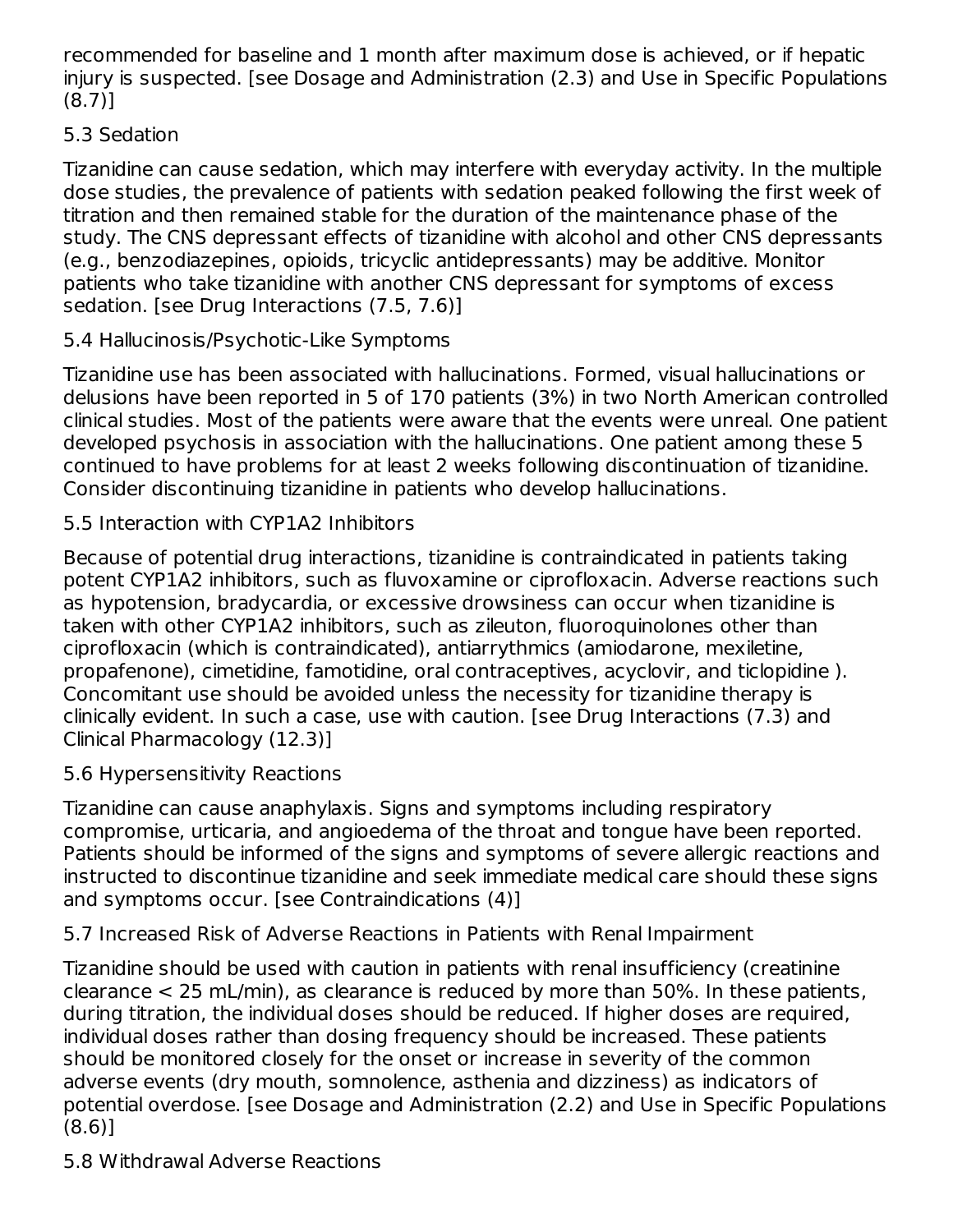Withdrawal adverse reactions include rebound hypertension, tachycardia, and hypertonia. To minimize the risk of these reactions, particularly in patients who have been receiving high doses (20 to 28 mg daily) for long periods of time (9 weeks or more) or who may be on concomitant treatment with narcotics, the dose should be decreased slowly (2 to 4 mg per day). [see Dosage and Administration (2.2)]

# **6. Adverse Reactions**

The following adverse reactions are described elsewhere in other sections of the prescribing information:

Hypotension [see Warnings and Precautions (5.1)] Liver Injury [see Warnings and Precautions (5.2)] Sedation [see Warnings and Precautions (5.3)] Hallucinosis/Psychotic-Like Symptoms [see Warnings and Precautions (5.4)] Hypersensitivity Reactions [see Warnings and Precautions (5.6)]

6.1 Clinical Trials Experience

Because clinical studies are conducted under widely varying conditions, adverse reaction rates observed in the clinical studies of a drug cannot be directly compared to rates in the clinical studies of another drug and may not reflect the rates observed in clinical practice.

Three double-blind, randomized, placebo controlled -clinical studies were conducted to evaluate the effect of tizanidine on spasticity control. Two studies were conducted in patients with multiple sclerosis and one in patients with spinal cord injury. Each study had a 13-week active treatment period which included a 3-week titration phase to the maximum tolerated dose up to 36 mg/day in three divided doses, a 9-week plateau phase where the dose of tizanidine was held constant and a 1-week dose tapering. In all, 264 patients received tizanidine and 261 patients received placebo. Across the three studies patient ages ranged from 15–69 years and 51.4 percent were women. The median dose during the plateau phase ranged from 20–28 mg/day.

The most frequent adverse reactions reported in multiple dose, placebo-controlled clinical studies involving 264 patients with spasticity were dry mouth, somnolence/sedation, asthenia (weakness, fatigue and/or tiredness) and dizziness. Three-quarters of the patients rated the events as mild to moderate and one-quarter of the patients rated the events as being severe. These events appeared to be dose related.

Table 1 lists signs and symptoms that were reported in greater than 2% of patients in three multiple dose, placebo-controlled studies who received tizanidine where the frequency in the tizanidine group was greater than the placebo group. For comparison purposes, the corresponding frequency of the event (per 100 patients) among placebo treated patients is also provided.

Table 1: Multiple Dose, Placebo-Controlled Studies—Frequent (>2%) Adverse Reactions Reported for Which Tizanidine Tablets Incidence is Greater than Placebo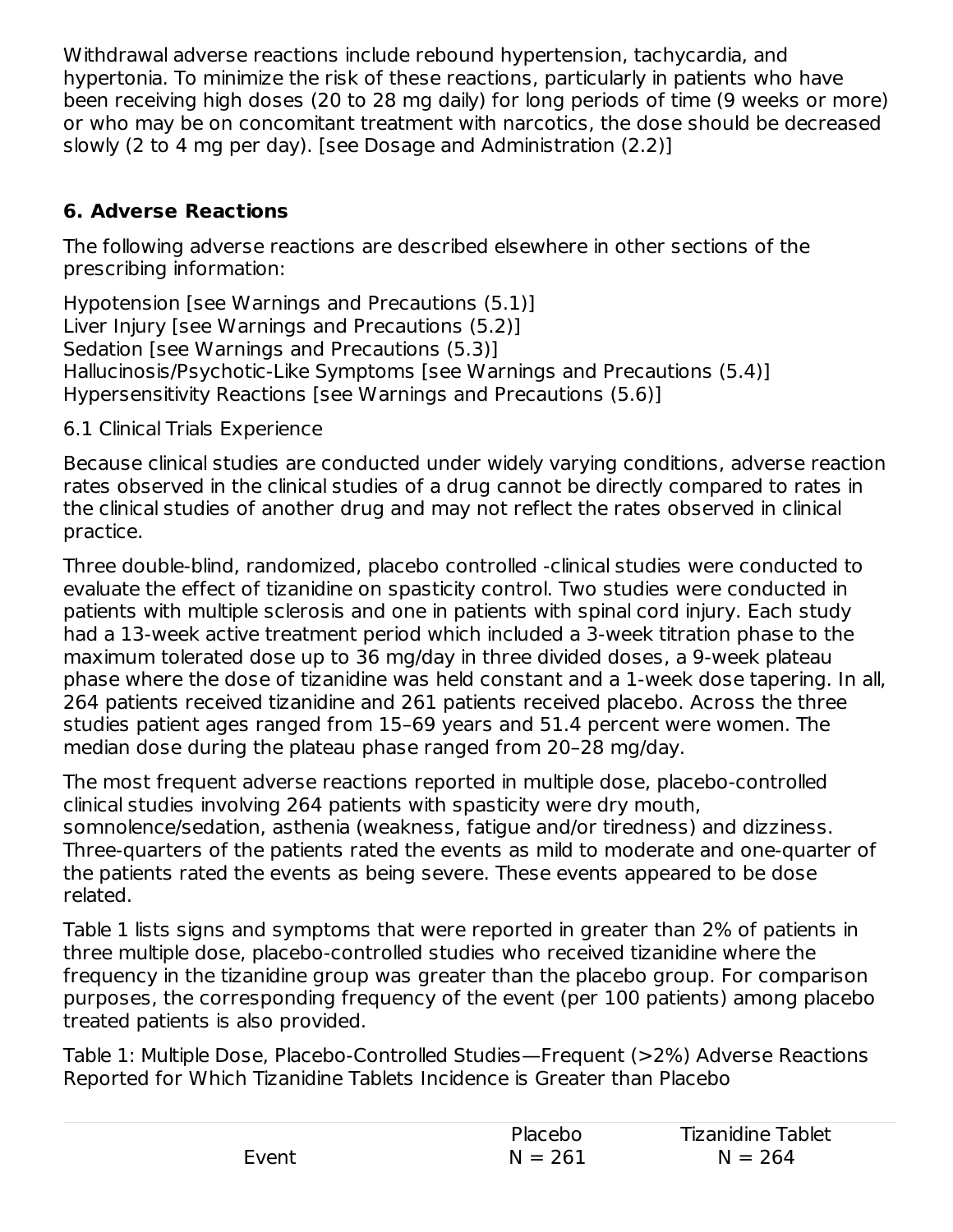|                            | %     | %  |
|----------------------------|-------|----|
| Dry mouth                  | 10    | 49 |
| Somnolence                 | 10    | 48 |
| Asthenia*                  | 16    | 41 |
| <b>Dizziness</b>           | 4     | 16 |
| UTI                        | 7     | 10 |
| Infection                  | 5     | 6  |
| Constipation               |       | 4  |
| Liver test abnormality     | 2     | 6  |
| Vomiting                   | 0     | 3  |
| Speech disorder            | 0     | 3  |
| Amblyopia (blurred vision) | <1    | 3  |
| Urinary frequency          | 2     | 3  |
| Flu symptom                | 2     | 3  |
| Dyskinesia                 | 0     | 3  |
| Nervousness                | $<$ 1 | 3  |
| Pharyngitis                |       | 3  |
| Rhinitis                   | 2     | 3  |

\*(weakness, fatigue, and/or tiredness)

In the single dose, placebo-controlled study involving 142 patients with spasticity due to multiple sclerosis (Study 1) [see Clinical Studies (14)], the patients were specifically asked if they had experienced any of the four most common adverse reactions: dry mouth, somnolence (drowsiness), asthenia (weakness, fatigue and/or tiredness) and dizziness. In addition, hypotension and bradycardia were observed. The occurrence of these reactions is summarized in Table 2. Other events were, in general, reported at a rate of 2% or less.

Table 2: Single Dose, Placebo-Controlled Study—Common Adverse Reactions Reported

|                    | Placebo  | Tizanidine Tablet, 8 mg, | Tizanidine Tablet, 16 mg, |
|--------------------|----------|--------------------------|---------------------------|
| Event              | $N = 48$ | $N = 45$                 | $N = 49$                  |
|                    | %        | $\%$                     | $\%$                      |
| Somnolence         | 31       | 78                       | 92                        |
| Dry mouth          | 35       | 76                       | 88                        |
| Asthenia*          | 40       | 67                       | 78                        |
| <b>Dizziness</b>   | 4        | 22                       | 45                        |
| Hypotension        |          | 16                       | 33                        |
| <b>Bradycardia</b> |          |                          | 10                        |

\*(weakness, fatigue, and/or tiredness)

6.2 Postmarketing Experience

The following adverse reactions have been identified during post approval use of tizanidine. Because these reactions are reported voluntarily from a population of uncertain size, it is not always possible to reliably estimate their frequency or establish a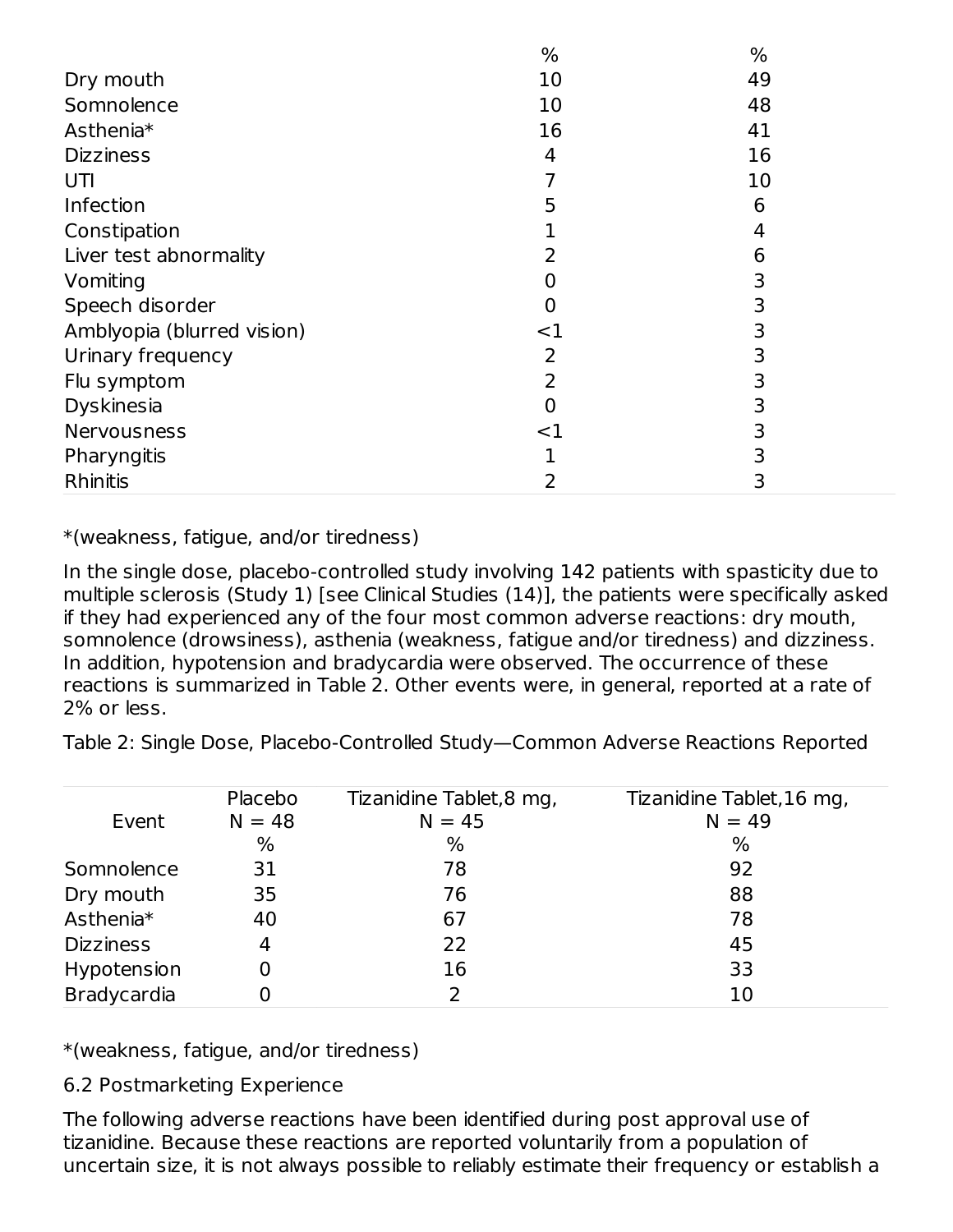causal relationship to drug exposure.

Certain events, such as somnolence, dry mouth, hypotension, decreased blood pressure, bradycardia, dizziness, weakness or asthenia, muscle spasms, hallucinations, fatigue, liver function test abnormality and hepatotoxicity, have been observed in post marketing and clinical trials and are discussed in previous sections of this document.

The following adverse reactions have been identified as occurring in the post marketing experience of tizanidine. Based on the information provided regarding these reactions, a causal relationship with tizanidine cannot be entirely excluded. The events are listed in order of decreasing clinical significance; severity in the post marketing setting is not reported.

Stevens Johnson Syndrome Anaphylactic Reaction Exfoliative Dermatitis Ventricular Tachycardia **Hepatitis** Convulsion Depression **Arthralgia** Paresthesia Rash Tremor

#### **7. Drug Interactions**

#### 7.1 Fluvoxamine

Concomitant use of fluvoxamine and tizanidine is contraindicated. Changes in pharmacokinetics of tizanidine when administered with fluvoxamine resulted in significantly decreased blood pressure, increased drowsiness, and increased psychomotor impairment. [see Contraindications (4) and Clinical Pharmacology (12.3)]

#### 7.2 Ciprofloxacin

Concomitant use of ciprofoxacin and tizanidine is contraindicated. Changes in pharmacokinetics of tizanidine when administered with ciprofloxacin resulted in significantly decreased blood pressure, increased drowsiness, and increased psychomotor impairment [see Contraindications (4) and Clinical Pharmacology (12.3)]

7.3 CYP1A2 Inhibitors other than Fluvoxamine and Ciprofloxacin

Because of potential drug interactions, concomitant use of tizanidine with other CYP1A2 inhibitors, such as zileuton, fluoroquinolones other than strong CYP1A2 inhibitors (which are contraindicated), antiarrythmics (amiodarone, mexiletine, propafenone, and verapamil), cimetidine, famotidine, oral contraceptives, acyclovir, and ticlopidine) should be avoided. If their use is clinically necessary, therapy should be initiated with 2 mg dose and increased in 2–4 mg steps daily based on patient response to therapy. If adverse reactions such as hypotension, bradycardia, or excessive drowsiness occur, reduce or discontinue tizanidine therapy. [see Warnings and Precautions (5.5) and Clinical Pharmacology (12.3)]

7.4 Oral Contraceptives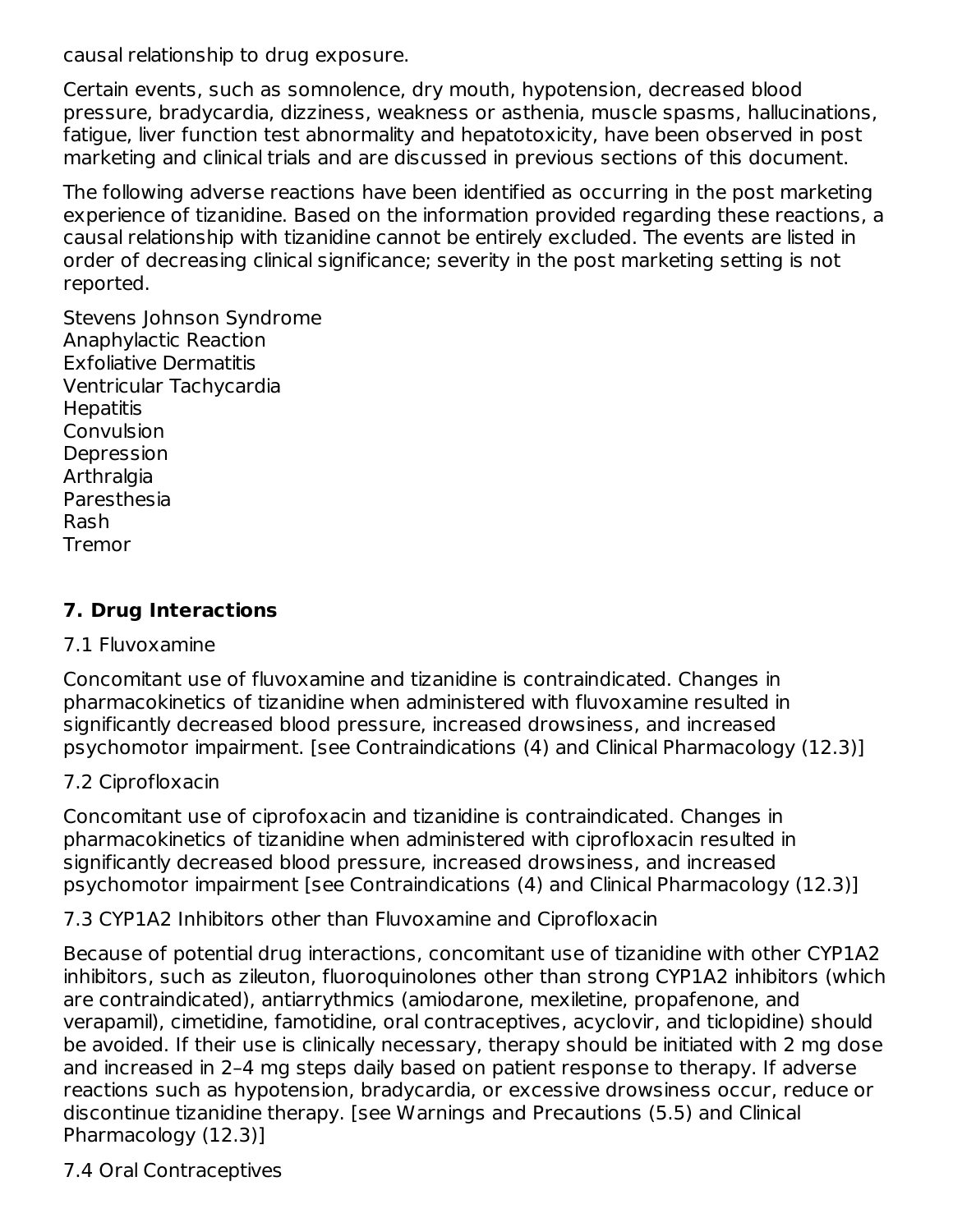Concomitant use of tizanidine with oral contraceptives is not recommended. However, if concomitant use is clinically necessary, initiate tizanidine with a single 2 mg dose and increase in 2–4 mg steps daily based on patient response to therapy. If adverse reactions such as hypotension, bradycardia, or excessive drowsiness occur, reduce or discontinue tizanidine therapy. [see Clinical Pharmacology (12.3)]

# 7.5 Alcohol

Alcohol increases the overall amount of drug in the bloodstream after a dose of tizanidine. This was associated with an increase in adverse reactions of tizanidine. The CNS depressant effects of tizanidine and alcohol are additive. [see Clinical Pharmacology (12.3)]

# 7.6 Other CNS Depressants

The sedative effects of tizanidine with CNS depressants (e.g., benzodiazepines, opioids, tricyclic antidepressants) may be additive. Monitor patients who take tizanidine with another CNS depressant for symptoms of excess sedation. [see Clinical Pharmacology (12.3)]

# 7.7 a2-adrenergic agonists

Because hypotensive effects may be cumulative, it is not recommended that tizanidine be used with other  $\alpha$ 2-adrenergic agonists. [see Warnings and Precautions (5.1)]

# **8. Use in Specific Populations**

# 8.1 Pregnancy

# Pregnancy Category C

Tizanidine has not been studied in pregnant women. Tizanidine should be given to pregnant women only if the benefit outweighs the risk to the unborn fetus. Reproduction studies performed in rats at a dose of 3 mg/kg, equal to the maximum recommended human dose on a mg/m2 basis, and in rabbits at 30 mg/kg, 16 times the maximum recommended human dose on a mg/m2 basis, did not show evidence of teratogenicity. Tizanidine at doses that are equal to and up to 8 times the maximum recommended human dose on a mg/m2 basis increased gestation duration in rats. Prenatal and postnatal pup loss was increased and developmental retardation occurred. Post-implantation loss was increased in rabbits at doses of 1 mg/kg or greater, equal to or greater than 0.5 times the maximum recommended human dose on a mg/m2 basis.

## 8.3 Nursing mothers

It is not known whether this drug is excreted in human milk. Because many drugs are excreted in human milk, caution should be exercised when tizanidine is administered to a nursing woman.

## 8.4 Pediatric use

Safety and effectiveness in pediatric patients have not been established.

## 8.5 Geriatric use

Tizanidine is known to be substantially excreted by the kidney, and the risk of adverse reactions to this drug may be greater in patients with impaired renal function. Because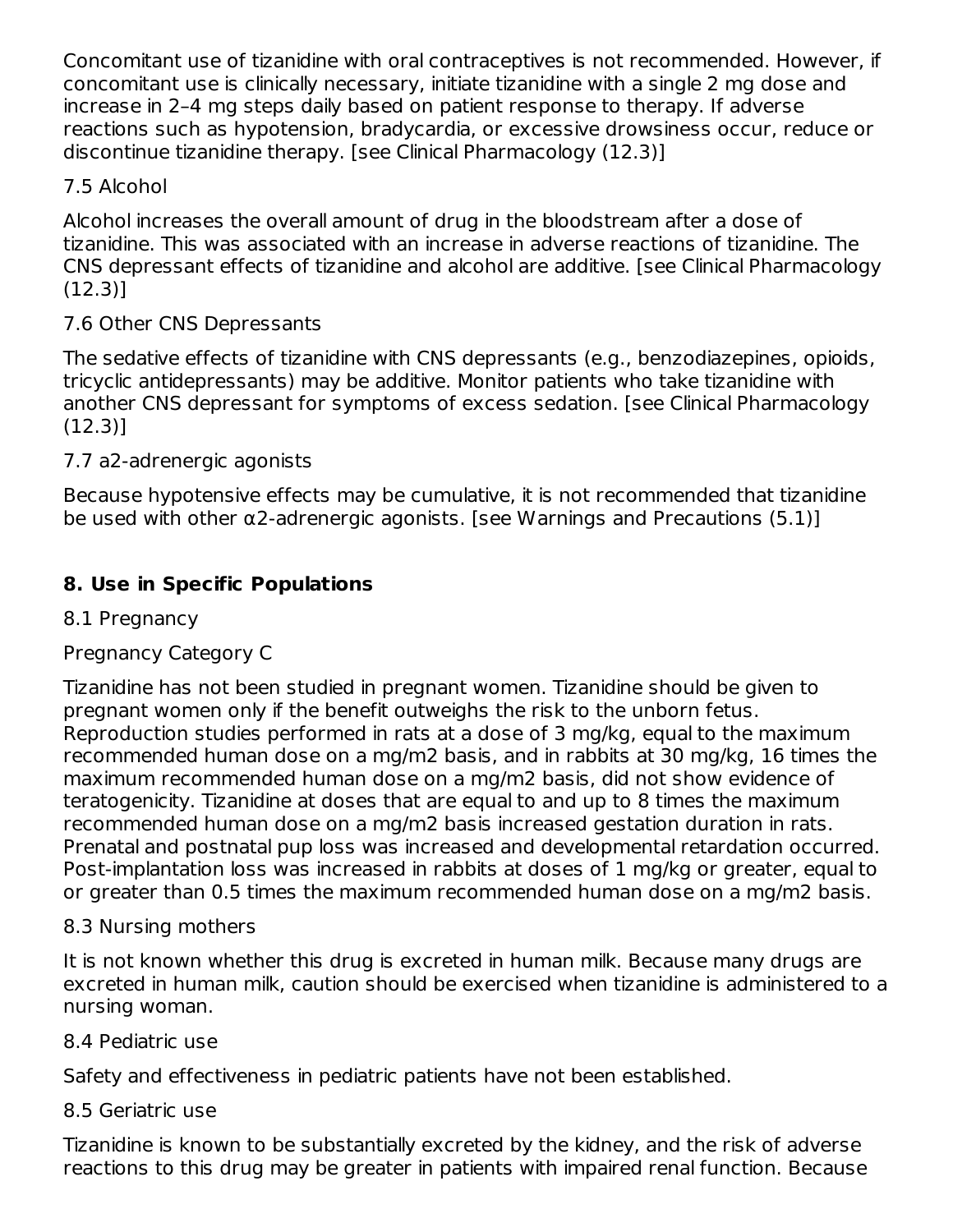elderly patients are more likely to have decreased renal function, care should be taken in dose selection, and it may be useful to monitor renal function. Clinical studies of tizanidine did not include sufficient numbers of subjects aged 65 and over to determine whether they respond differently than younger subjects. Cross-study comparison of pharmacokinetic data following single dose administration of 6 mg tizanidine showed that younger subjects cleared the drug four times faster than the elderly subjects. In elderly patients with renal insufficiency (creatinine clearance <25 mL/min), tizanidine clearance is reduced by more than 50% compared to healthy elderly subjects; this would be expected to lead to a longer duration of clinical effect. During titration, the individual doses should be reduced. If higher doses are required, individual doses rather than dosing frequency should be increased. Monitor elderly patients because they may have an increased risk for adverse reactions associated with tizanidine.

## 8.6 Impaired Renal Function

Tizanidine is known to be substantially excreted by the kidney, and the risk of adverse reactions to this drug may be greater in patients with impaired renal function. In patients with renal insufficiency (creatinine clearance < 25 mL/min) clearance was reduced by more than 50%. In these patients, during titration, the individual doses should be reduced. If higher doses are required, individual doses rather than dosing frequency should be increased. These patients should be monitored closely for the onset or increase in severity of the common adverse events (dry mouth, somnolence, asthenia and dizziness) as indicators of potential overdose. [see Dosage and Administration (2.2), Warnings and Precautions (5.7) and Clinical Pharmacology (12.3)]

8.7 Impaired Hepatic Function

The influence of hepatic impairment on the pharmacokinetics of tizanidine has not been evaluated. Because tizanidine is extensively metabolized in the liver, hepatic impairment would be expected to have significant effects on pharmacokinetics of tizanidine. [see Dosing and Administration (2.3), Warnings and Precautions (5.2), and Clinical Pharmacology (12.3)].

# **9. Drug Abuse and Dependence**

## 9.2 Abuse

Abuse potential was not evaluated in human studies. Rats were able to distinguish tizanidine from saline in a standard discrimination paradigm, after training, but failed to generalize the effects of morphine, cocaine, diazepam, or phenobarbital to tizanidine.

#### 9.3 Dependence

Tizanidine is closely related to clonidine, which is often abused in combination with narcotics and is known to cause symptoms of rebound upon abrupt withdrawal. Three cases of rebound symptoms on sudden withdrawal of tizanidine have been reported. The case reports suggest that these patients were also misusing narcotics. Withdrawal symptoms included hypertension, tachycardia, hypertonia, tremor, and anxiety. Withdrawal symptoms are more likely to occur in cases where high doses are used, especially for prolonged periods, or with concomitant use of narcotics. If therapy needs to be discontinued, the dose should be decreased slowly to minimize the risk of withdrawal symptoms [see Dosage and Administration (2.2)].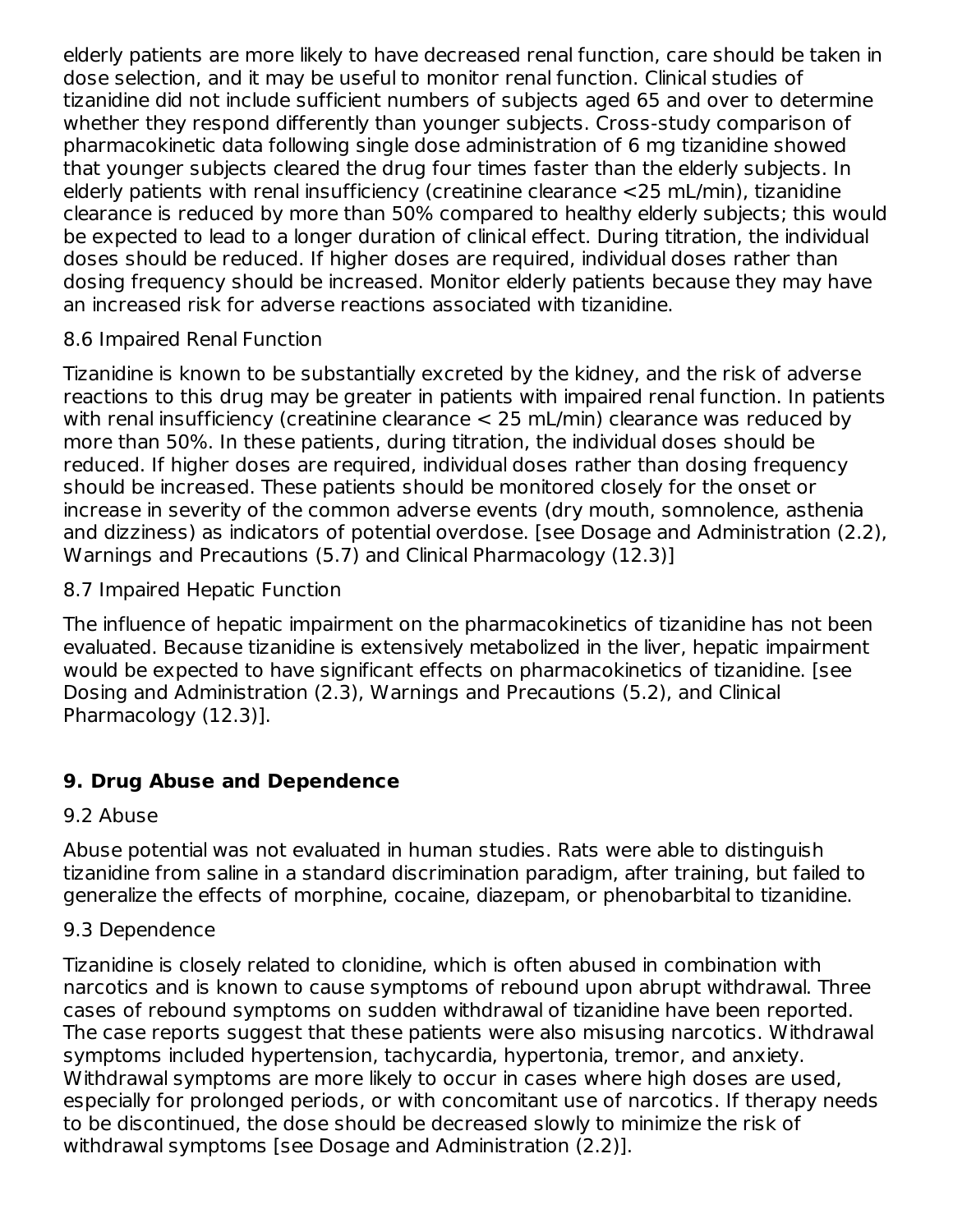Monkeys were shown to self-administer tizanidine in a dose-dependent manner, and abrupt cessation of tizanidine produced transient signs of withdrawal at doses > 35 times the maximum recommended human dose on a mg/m2 basis. These transient withdrawal signs (increased locomotion, body twitching, and aversive behavior toward the observer) were not reversed by naloxone administration.

# **10. Overdosage**

A review of the safety surveillance database revealed cases of intentional and accidental tizanidine overdose. Some of the cases resulted in fatality and many of the intentional overdoses were with multiple drugs including CNS depressants. The clinical manifestations of tizanidine overdose were consistent with its known pharmacology. In the majority of cases a decrease in sensorium was observed including lethargy, somnolence, confusion and coma. Depressed cardiac function is also observed including most often bradycardia and hypotension. Respiratory depression is another common feature of tizanidine overdose.

Should overdose occur, basic steps to ensure the adequacy of an airway and the monitoring of cardiovascular and respiratory systems should be undertaken. Tizanidine is a lipid-soluble drug, which is only slightly soluble in water and methanol. Therefore, dialysis is not likely to be an efficient method of removing drug from the body. In general, symptoms resolve within one to three days following discontinuation of tizanidine and administration of appropriate therapy. Due to the similar mechanism of action, symptoms and management of tizanidine overdose are similar to that following clonidine overdose. For the most recent information concerning the management of overdose, contact a poison control center.

## **11. Description**

Tizanidine hydrochloride is a central alpha2-adrenergic agonist. Tizanidine hydrochloride, USP is a white to off-white, fine crystalline powder, which is odorless or with a faint characteristic odor. Tizanidine is slightly soluble in water and methanol; solubility in water decreases as the pH increases. Its chemical name is 5-chloro-4-(2-imidazolin-2-ylamino)- 2,1,3-benzothiadiazole monohydrochloride. Tizanidine's molecular formula is C9H8ClN5S-HCl, its molecular weight is 290.2 and its structural formula is:

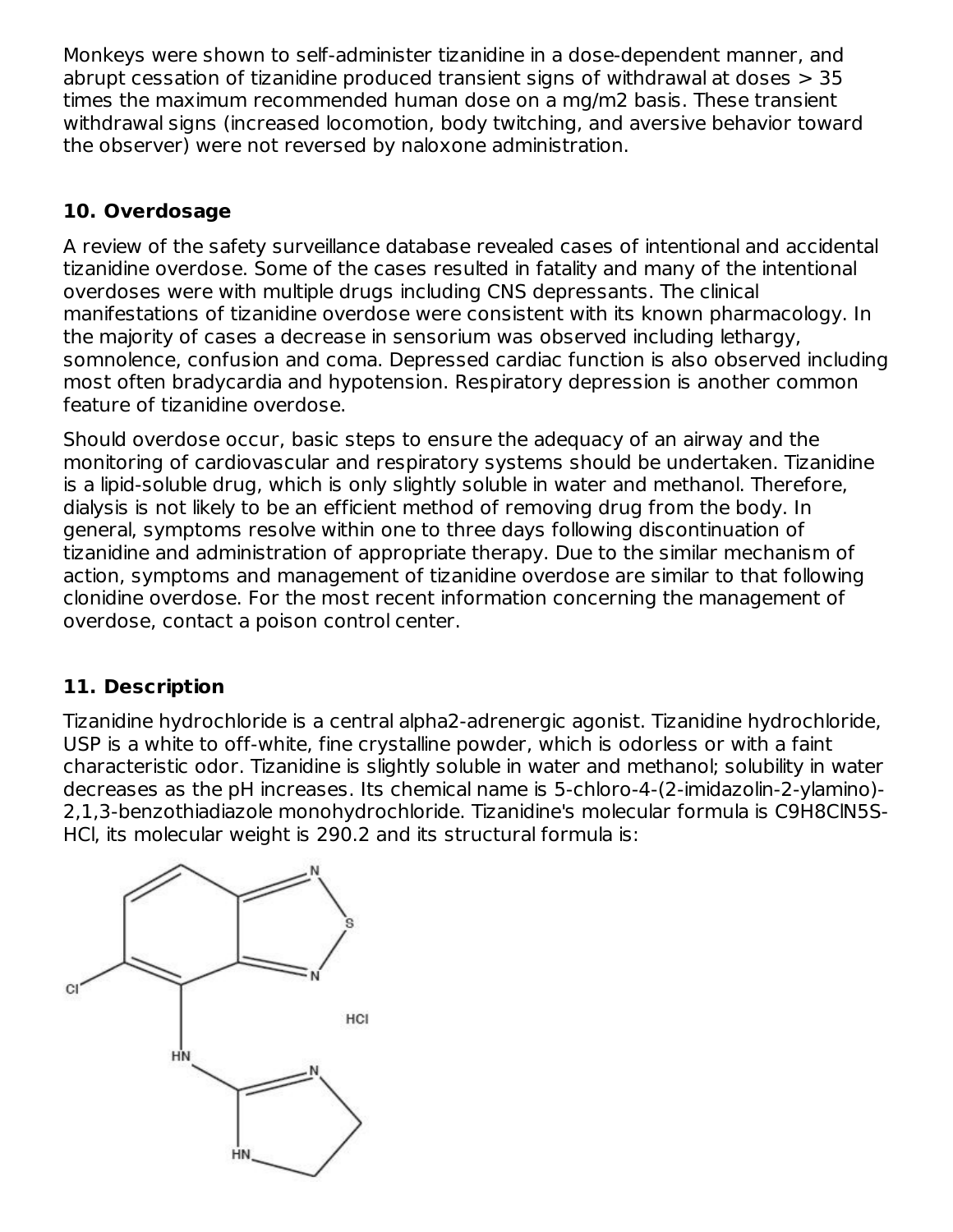Tizanidine tablets, USP are supplied as 2 mg and 4 mg tablets for oral administration. Tizanidine tablets, USP contain the active ingredient, tizanidine hydrochloride (2.288 mg equivalent to 2 mg tizanidine base and 4.576 mg equivalent to 4 mg tizanidine base), and the inactive ingredients, colloidal silicon dioxide, stearic acid, microcrystalline cellulose and anhydrous lactose.

# **12. Clinical Pharmacology**

#### 12.1 Mechanism of action

Tizanidine is a central alpha-2-adrenergic receptor agonist and presumably reduces spasticity by increasing presynaptic inhibition of motor neurons. The effects of tizanidine are greatest on polysynaptic pathways. The overall effect of these actions is thought to reduce facilitation of spinal motor neurons.

#### 12.3 Pharmacokinetics

#### Absorption and Distribution

Following oral administration, tizanidine is essentially completely absorbed. The absolute oral bioavailability of tizanidine is approximately  $40\%$  (CV = 24%), due to extensive firstpass hepatic metabolism. Tizanidine is extensively distributed throughout the body with a mean steady state volume of distribution of 2.4 L/kg ( $CV = 21\%$ ) following intravenous administration in healthy adult volunteers. Tizanidine is approximately 30% bound to plasma proteins.

Differences between tizanidine capsules and tizanidine tablets

Tizanidine capsules and tizanidine tablets are bioequivalent to each other under fasting conditions, but not under fed conditions. A single dose of either two 4 mg tablets or two 4 mg capsules was administered under fed and fasting conditions in an open label, four period, randomized crossover study in 96 human volunteers, of whom 81 were eligible for the statistical analysis. Following oral administration of either the tablet or capsule (in the fasted state), peak plasma concentrations of tizanidine occurred 1.0 hours after dosing with a half-life of approximately 2 hours. When two 4 mg tablets were administered with food, the mean maximal plasma concentration was increased by approximately 30%, and the median time to peak plasma concentration was increased by 25 minutes, to 1 hour and 25 minutes. In contrast, when two 4 mg capsules were administered with food, the mean maximal plasma concentration was decreased by 20%, the median time to peak plasma concentration was increased 2 to 3 hours. Consequently, the mean Cmax for the capsule when administered with food is approximately 66% the Cmax for the tablet when administered with food.

Food also increased the extent of absorption for both the tablets and capsules. The increase with the tablet ( $\sim$ 30%) was significantly greater than with the capsule ( $\sim$ 10%). Consequently when each was administered with food, the amount absorbed from the capsule was about 80% of the amount absorbed from the tablet. Administration of the capsule contents sprinkled on applesauce was not bioequivalent to administration of an intact capsule under fasting conditions. Administration of the capsule contents on applesauce resulted in a 15%–20% increase in Cmax and AUC of tizanidine and a 15 minute decrease in the median lag time and time to peak concentration compared to administration of an intact capsule while fasting.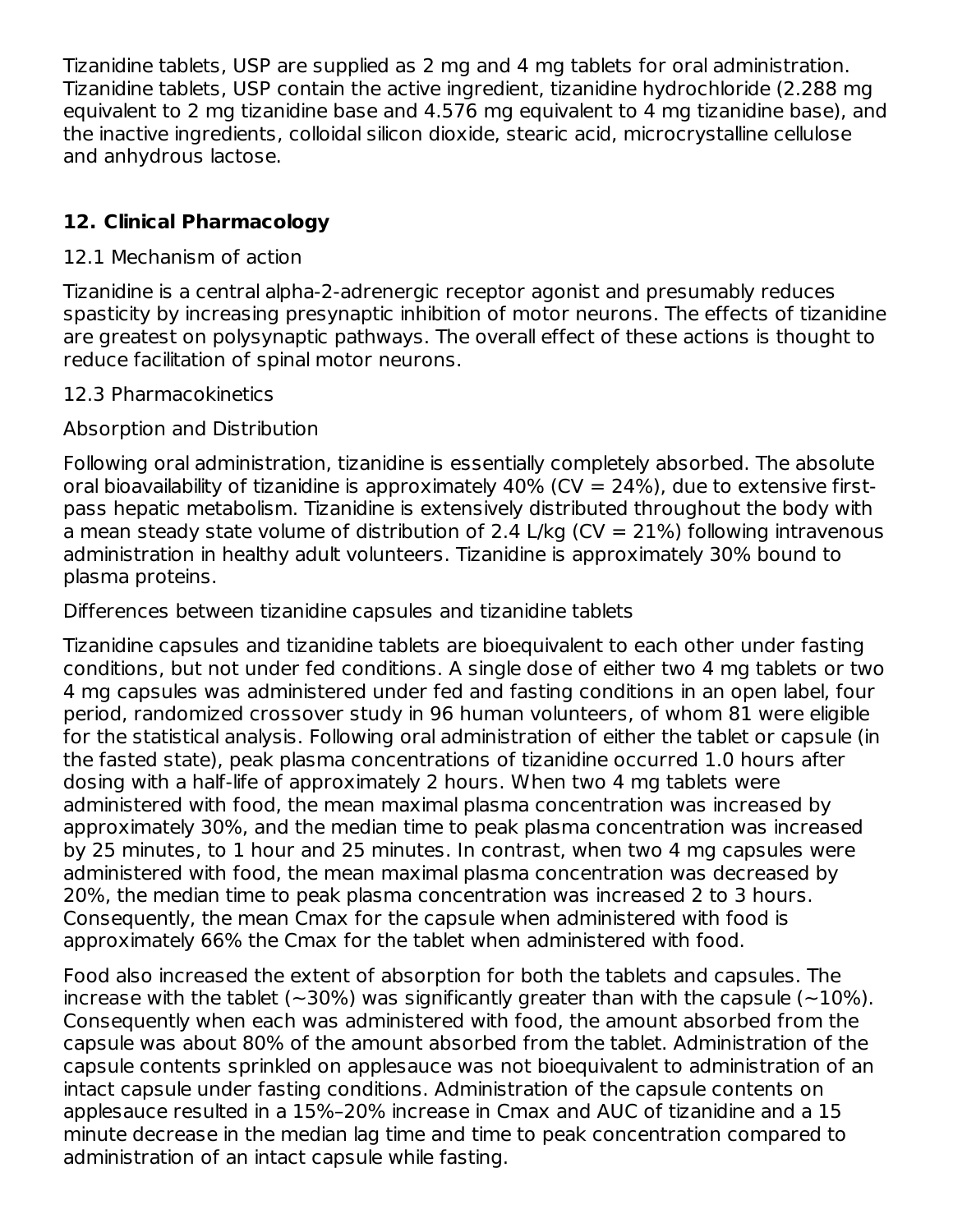Figure 1: Mean Tizanidine Concentration vs. Time Profiles For Tizanidine Tablets and Capsules ( $2 \times 4$  mg) Under Fasted and Fed Conditions



Metabolism and Excretion

Tizanidine has linear pharmacokinetics over the doses studied in clinical development (1– 20 mg). Tizanidine has a half-life of approximately 2.5 hours (CV=33%). Approximately 95% of an administered dose is metabolized. The primary cytochrome P450 isoenzyme involved in tizanidine metabolism is CYP1A2. Tizanidine metabolites are not known to be active; their half-lives range from 20 to 40 hours.

Following single and multiple oral dosing of 14C-tizanidine, an average of 60% and 20% of total radioactivity was recovered in the urine and feces, respectively.

Special Populations

Age Effects

No specific pharmacokinetic study was conducted to investigate age effects. Cross study comparison of pharmacokinetic data following single dose administration of 6 mg tizanidine showed that younger subjects cleared the drug four times faster than the elderly subjects. Tizanidine has not been evaluated in children. [see Use in Specific Populations (8.4, 8.5)]

Hepatic Impairment

The influence of hepatic impairment on the pharmacokinetics of tizanidine has not been evaluated. Because tizanidine is extensively metabolized in the liver, hepatic impairment would be expected to have significant effects on pharmacokinetics of tizanidine. Tizanidine is not recommended in this patient population [see Use in Specific Populations (8.7)]

Renal Impairment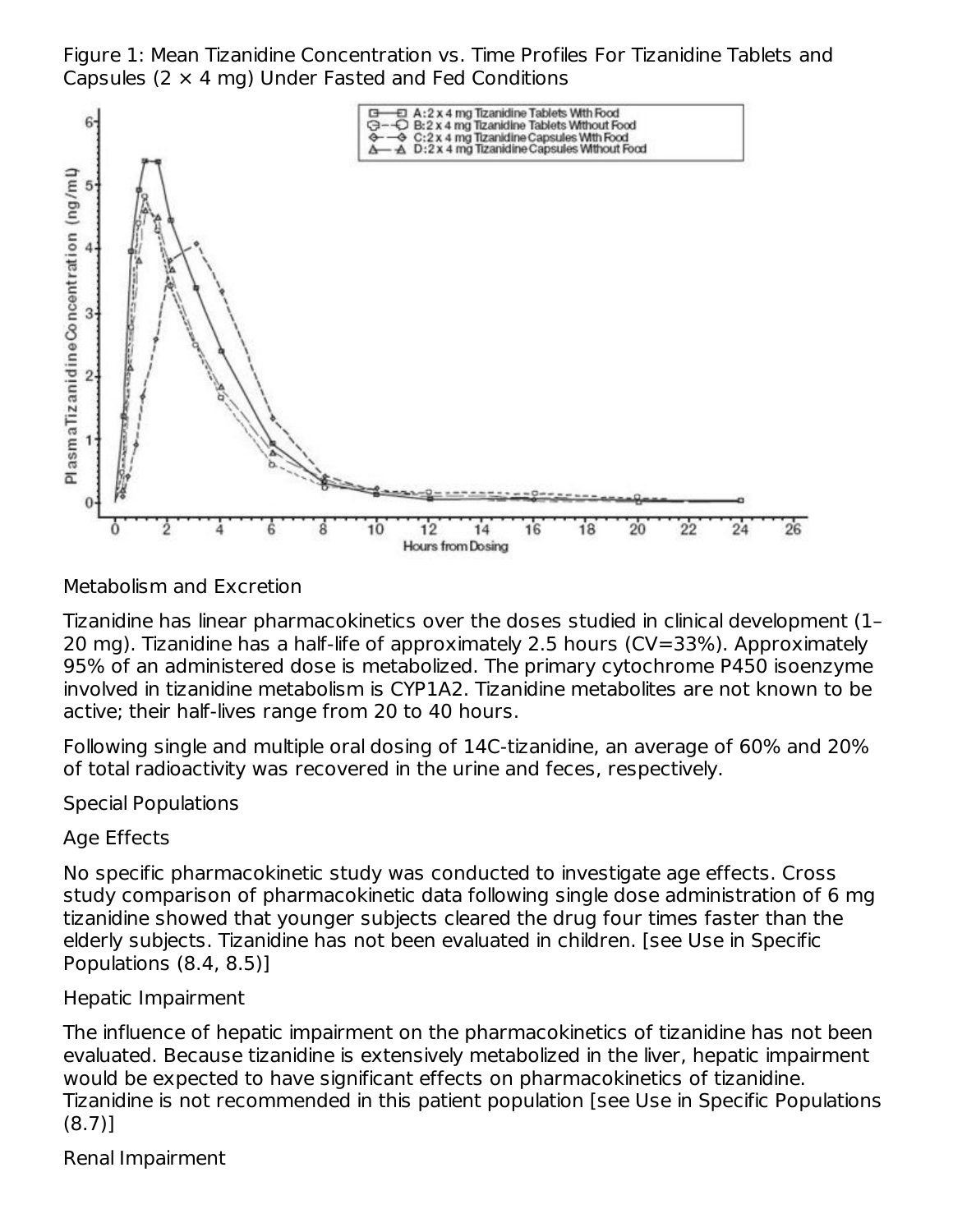Tizanidine clearance is reduced by more than 50% in elderly patients with renal insufficiency (creatinine clearance < 25 mL/min) compared to healthy elderly subjects; this would be expected to lead to a longer duration of clinical effect. Tizanidine should be used with caution in renally impaired patients [see Warnings and Precautions (5.7) and Use in Specific Populations (8.6)].

## Gender Effects

No specific pharmacokinetic study was conducted to investigate gender effects. Retrospective analysis of pharmacokinetic data, however, following single and multiple dose administration of 4 mg tizanidine showed that gender had no effect on the pharmacokinetics of tizanidine.

# Race Effects

Pharmacokinetic differences due to race have not been studied.

# Drug Interactions

# CYP1A2 Inhibitors

The interaction between tizanidine and either fluvoxamine or ciprofloxacin is most likely due to inhibition of CYP1A2 by fluvoxamine or ciprofloxacin. The effect of fluvoxamine on the pharmacokinetics of a single 4 mg dose of tizanidine was studied in 10 healthy subjects. The Cmax, AUC, and half-life of tizanidine increased by 12- fold, 33-fold, and 3 fold, respectively. The effect of ciprofloxacin on the pharmacokinetics of a single 4 mg dose of tizanidine was studied in 10 healthy subjects. The Cmax and AUC of tizanidine increased by 7-fold and 10-fold, respectively. [see Contraindications (4)]

Although there have been no clinical studies evaluating the effects of other CYP1A2 inhibitors on tizanidine, other CYP1A2 inhibitors, such as zileuton, other fluoroquinolones, antiarrythmics (amiodarone, mexiletine, propafenone and verapamil), cimetidine, famotidine oral contraceptives, acyclovir and ticlopidine, may also lead to substantial increases in tizanidine blood concentrations [see Warnings and Precautions (5.5)].

In vitro studies of cytochrome P450 isoenzymes using human liver microsomes indicate that neither tizanidine nor the major metabolites are likely to affect the metabolism of other drugs metabolized by cytochrome P450 isoenzymes.

# Oral Contraceptives

No specific pharmacokinetic study was conducted to investigate interaction between oral contraceptives and tizanidine. Retrospective analysis of population pharmacokinetic data following single and multiple dose administration of 4 mg tizanidine, however, showed that women concurrently taking oral contraceptives had 50% lower clearance of tizanidine compared to women not on oral contraceptives [see Warnings and Precautions (5.5)].

# Acetaminophen

Tizanidine delayed the Tmax of acetaminophen by 16 minutes. Acetaminophen did not affect the pharmacokinetics of tizanidine.

# Alcohol

Alcohol increased the AUC of tizanidine by approximately 20%, while also increasing its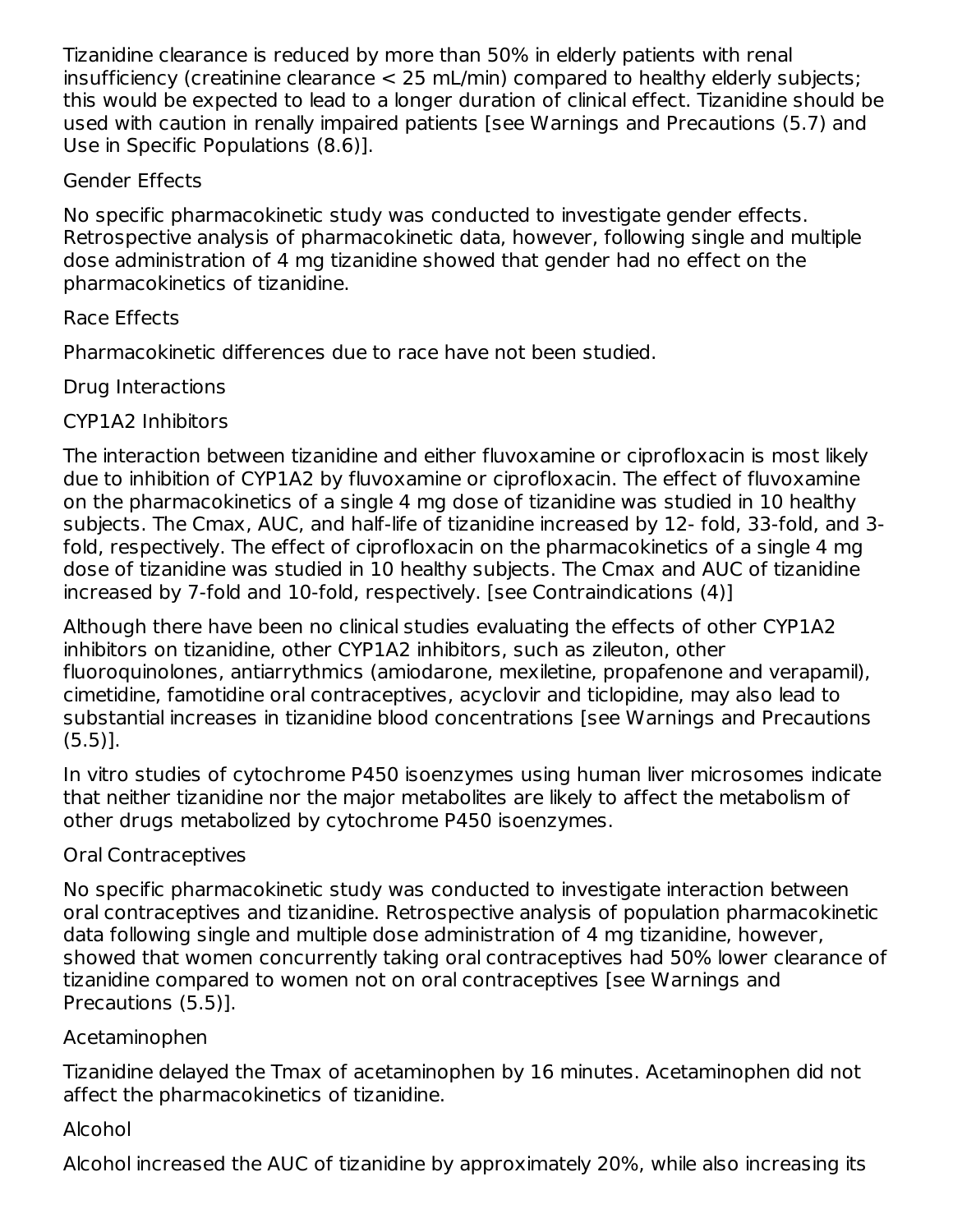Cmax by approximately 15%. This was associated with an increase in side effects of tizanidine. The CNS depressant effects of tizanidine and alcohol are additive.

# **13. Non Clinical Toxicology**

13.1 Carcinogenesis, mutagenesis, impairment of fertility

Carcinogenesis

Tizanidine was administered to mice for 78 weeks at oral doses up to 16 mg/kg/day, which is 2 times the maximum recommended human dose (MRHD) on a mg/m2 basis. Tizanidine was administered to rats for 104 weeks at oral doses up to 9 mg/kg/day, which is 2.5 times the MRHD on a mg/m2 basis. There was no increase in tumors in either species.

#### **Mutagenesis**

Tizanidine was negative in in vitro (bacterial reverse mutation [Ames], mammalian gene mutation, and chromosomal aberration test in mammalian cells) and in vivo (bone marrow micronucleus, and cytogenetics) assay.

#### Impairment of fertility

Oral administration of tizanidine resulted in reduced fertility in male and female rats following doses of 30 and 10 mg/kg/day, respectively. No effect on fertility was observed at doses of 10 (male) and 3 (female) mg/kg/day, which are approximately 8 and 3 times, respectively, the MRHD on a mg/m2 basis).

#### **14. Clinical Studies**

Tizanidine's capacity to reduce increased muscle tone associated with spasticity was demonstrated in two adequate and well controlled studies in patients with multiple sclerosis or spinal cord injury (Studies 1 and 2).

Single-Dose Study in Patients with Multiple Sclerosis with Spasticity

In Study 1, patients with multiple sclerosis were randomized to receive single oral doses of drug or placebo. Patients and assessors were blind to treatment assignment and efforts were made to reduce the likelihood that assessors would become aware indirectly of treatment assignment (e.g., they did not provide direct care to patients and were prohibited from asking questions about side effects). In all, 140 patients received placebo, 8 mg or 16 mg of tizanidine.

Response was assessed by physical examination; muscle tone was rated on a 5 point scale (Ashworth score), with a score of 0 used to describe normal muscle tone. A score of 1 indicated a slight spastic catch while a score of 2 indicated more marked muscle resistance. A score of 3 was used to describe considerable increase in tone, making passive movement difficult. A muscle immobilized by spasticity was given a score of 4. Spasm counts were also collected.

Assessments were made at 1, 2, 3 and 6 hours after treatment. A statistically significant reduction of the Ashworth score for tizanidine compared to placebo was detected at 1, 2 and 3 hours after treatment. Figure 2 below shows a comparison of the mean change in muscle tone from baseline as measured by the Ashworth scale. The greatest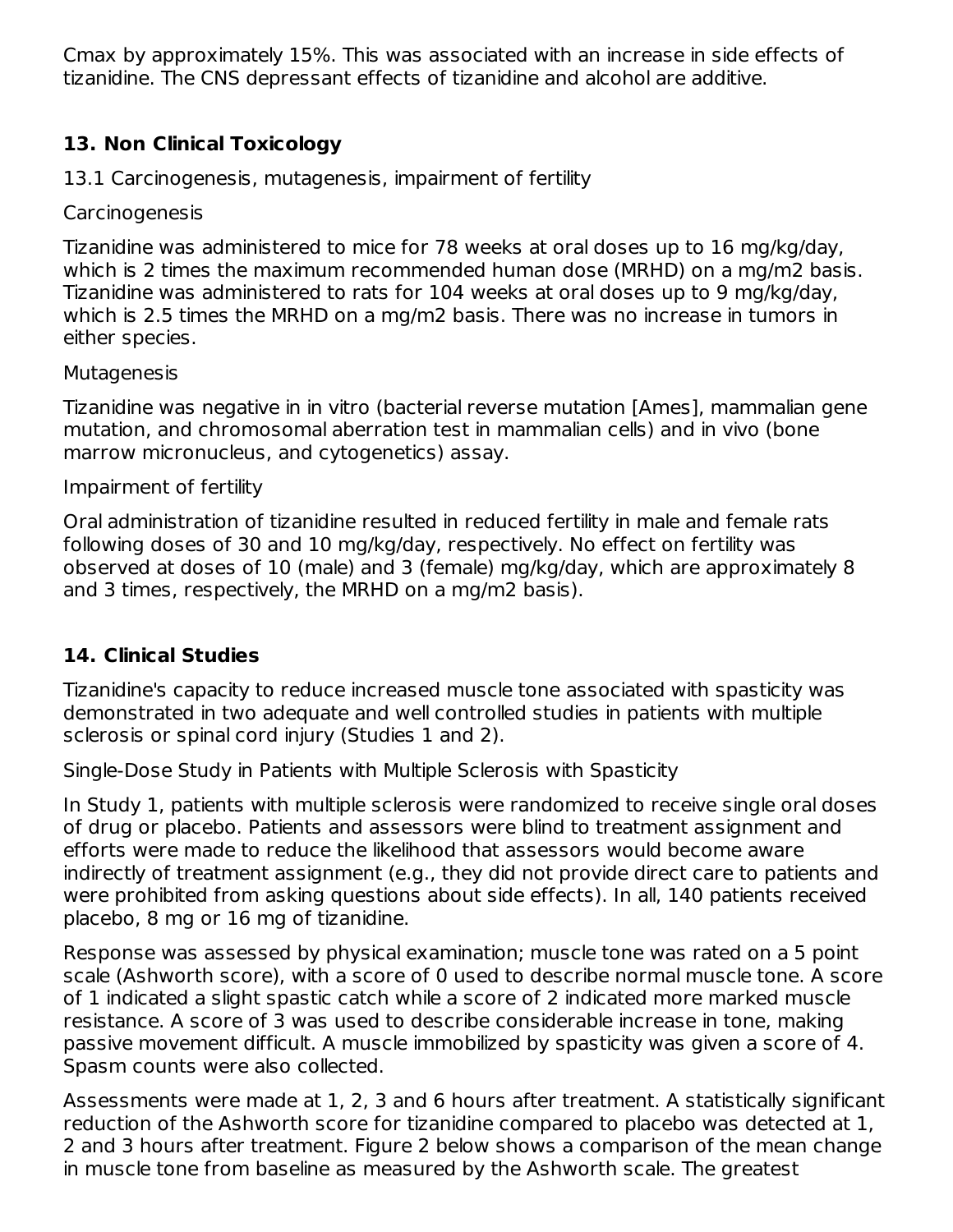reduction in muscle tone was 1 to 2 hours after treatment. By 6 hours after treatment, muscle tone in the 8 and 16 mg tizanidine groups was indistinguishable from muscle tone in placebo treated patients. Within a given patient, improvement in muscle tone was correlated with plasma concentration. Plasma concentrations were variable from patient to patient at a given dose. Although 16 mg produced a larger effect, adverse events including hypotension were more common and more severe than in the 8 mg group. There were no differences in the number of spasms occurring in each group.

Figure 2: Single Dose Study—Mean Change in Muscle Tone from Baseline as Measured by the Ashworth Scale  $\pm$  95% Confidence Interval (A Negative Ashworth Score Signifies an Improvement in Muscle Tone from Baseline)



Seven-Week Study in Patients with Spinal Cord Injury with Spasticity

In a 7-week study (Study 2), 118 patients with spasticity secondary to spinal cord injury were randomized to either placebo or tizanidine. Steps similar to those taken in the first study were employed to ensure the integrity of blinding.

Patients were titrated over 3 weeks up to a maximum tolerated dose or 36 mg daily given in three unequal doses (e.g., 10 mg given in the morning and afternoon and 16 mg given at night). Patients were then maintained on their maximally tolerated dose for 4 additional weeks (i.e., maintenance phase). Throughout the maintenance phase, muscle tone was assessed on the Ashworth scale within a period of 2.5 hours following either the morning or afternoon dose. The number of daytime spasms was recorded daily by patients.

At endpoint (the protocol-specified time of outcome assessment), there was a statistically significant reduction in muscle tone and frequency of spasms in the tizanidine treated group compared to placebo. The reduction in muscle tone was not associated with a reduction in muscle strength (a desirable outcome) but also did not lead to any consistent advantage of tizanidine treated patients on measures of activities of daily living. Figure 3 below shows a comparison of the mean change in muscle tone from baseline as measured by the Ashworth scale.

Figure 3: Seven Week Study—Mean Change in Muscle Tone 0.5–2.5 Hours After Dosing as Measured by the Ashworth Scale  $\pm$  95% Confidence Interval (A Negative Ashworth Score Signifies an Improvement in Muscle Tone from Baseline)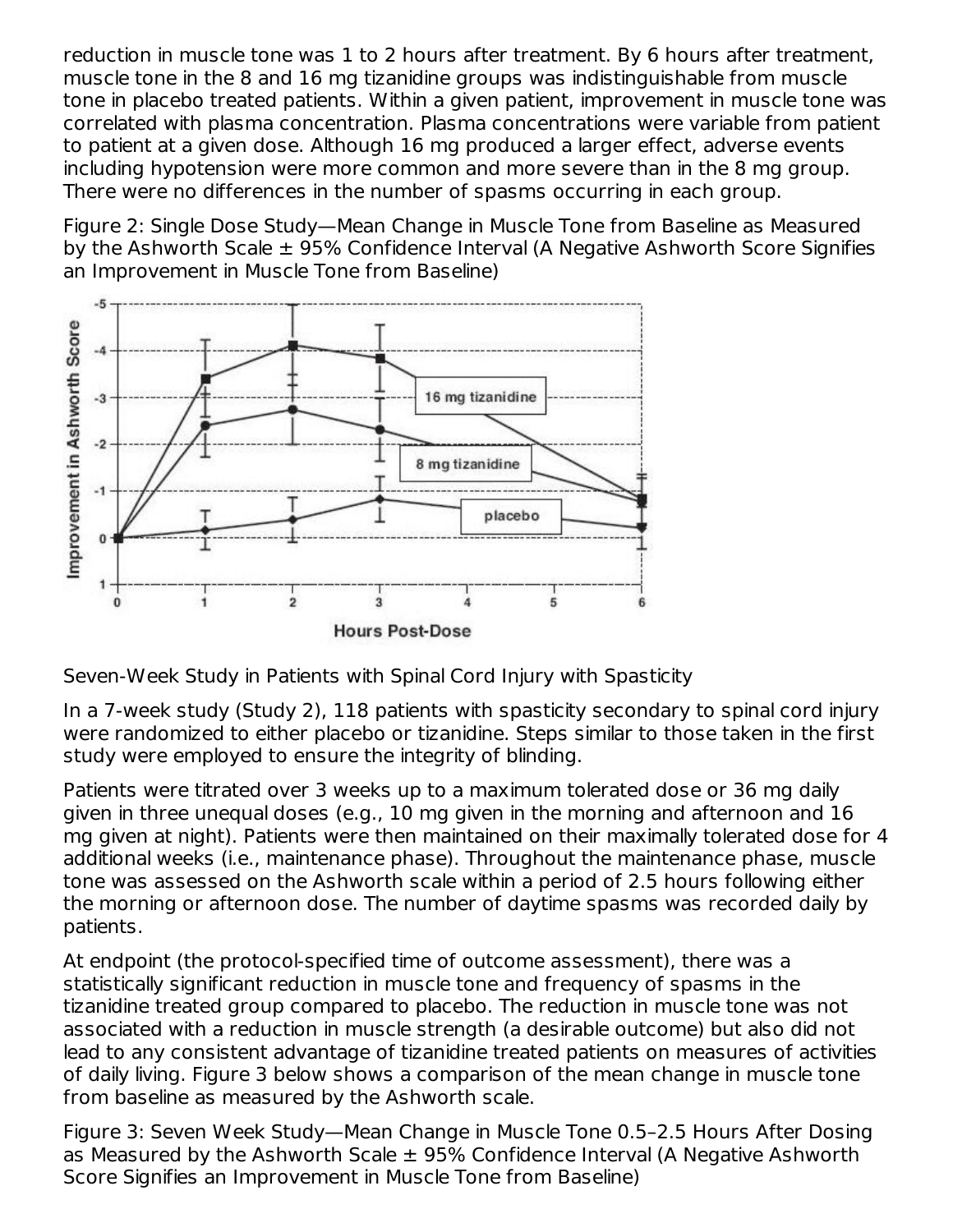

# **16. How Supplied/Storage and Handling**

16.2 Tizanidine Tablets

Tizanidine (tizanidine hydrochloride) tablets, USP are available as white to off-white, round, flat, bevel edged uncoated tablets containing 4 mg of tizanidine.

Tizanidine tablets USP, 4 mg are debossed with "U" and "169" on one side and quadrisecting score on other side.

Bottles of 30 Tablets NDC: 80425-0024-03

Bottles of 60 Tablets NDC: 80425-0024-01

Bottles of 90 Tablets NDC: 80425-0024-02

Store at 20° to 25°C (68° to 77°F) [see USP Controlled Room Temperature].

Dispense in tight, light-resistant container [see USP].

## **17. Patient Counseling Information**

#### Serious Drug Interactions

Advise patients they should not take tizanidine if they are taking fluvoxamine or ciprofloxacin because of the increased risk of serious adverse reactions including severe lowering of blood pressure and sedation. Instruct patients to inform their physicians or pharmacists when they start or stop taking any medication because of the risks associated with interaction between tizanidine and other medicines.

#### Tizanidine Dosing

Tell patients to take tizanidine exactly as prescribed (consistently either with or without food) and not to switch between tablets and capsules. Inform patients that they should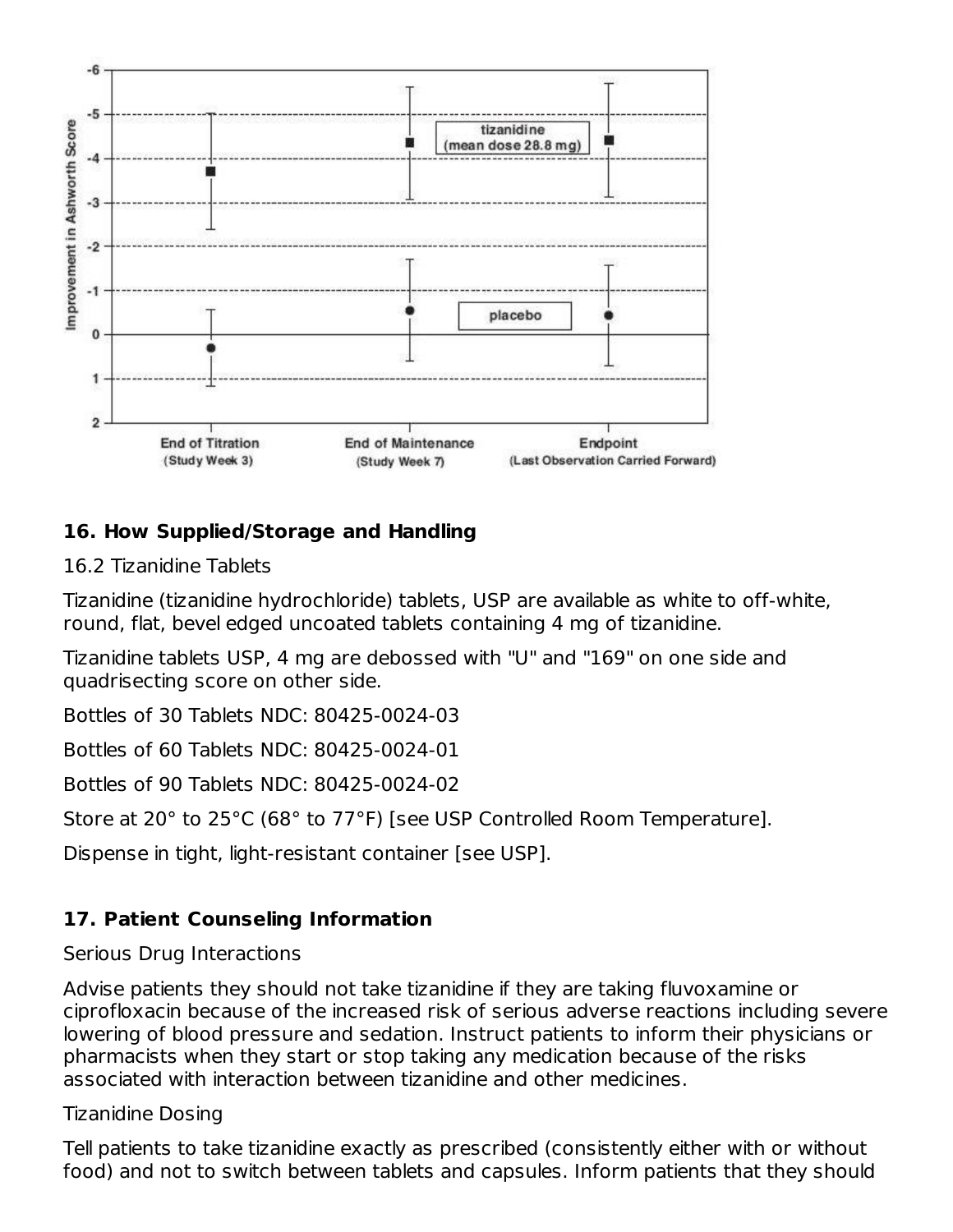not take more tizanidine than prescribed because of the risk of adverse events at single doses greater than 8 mg or total daily doses greater than 36 mg. Tell patients that they should not suddenly discontinue tizanidine, because rebound hypertension and tachycardia may occur.

Effects of tizanidine

Warn patients that they may experience hypotension and to be careful when changing from a lying or sitting to a standing position. Tell patients that tizanidine may cause them to become sedated or somnolent and they should be careful when performing activities that require alertness, such as driving a vehicle or operating machinery. Tell patients that the sedation may be additive when tizanidine is taken in conjunction with drugs (baclofen, benzodiazepines) or substances (e.g., alcohol) that act as CNS depressants. Remind patients that if they depend on their spasticity to sustain posture and balance in locomotion, or whenever spasticity is utilized to obtain increased function, that tizanidine decreases spasticity and caution should be used.

Manufactured by:

UNICHEM LABORATORIES LTD.

Pilerne Ind. Estate,

Pilerne, Bardez, Goa 403511, India

Manufactured for:

Unichem Pharmaceuticals(USA) INC.

East Brunswick, NJ 08816

Distributed by:

Advanced Rx Pharmacy of Tennessee LLC,

Nashville, TN 37211

07-R-05/2019

13011573

## **Principal Display Panel**





TIZANIDINE HCL 4MG TAB #30 Compare to ZANAFLEX NDC: 80425-0024-03 Source NDC: 29300-0169-10 Lot: 30TZ4322 Exp.: 3/31/2022 UNICHEM PHARMAC S/N: 000000054305 Store at room temp 20° - 25°C (68° - 77°F)



Caution: Federal law PROHIBITS transfer of this drug to any person other than the patient for whom it was prescribed.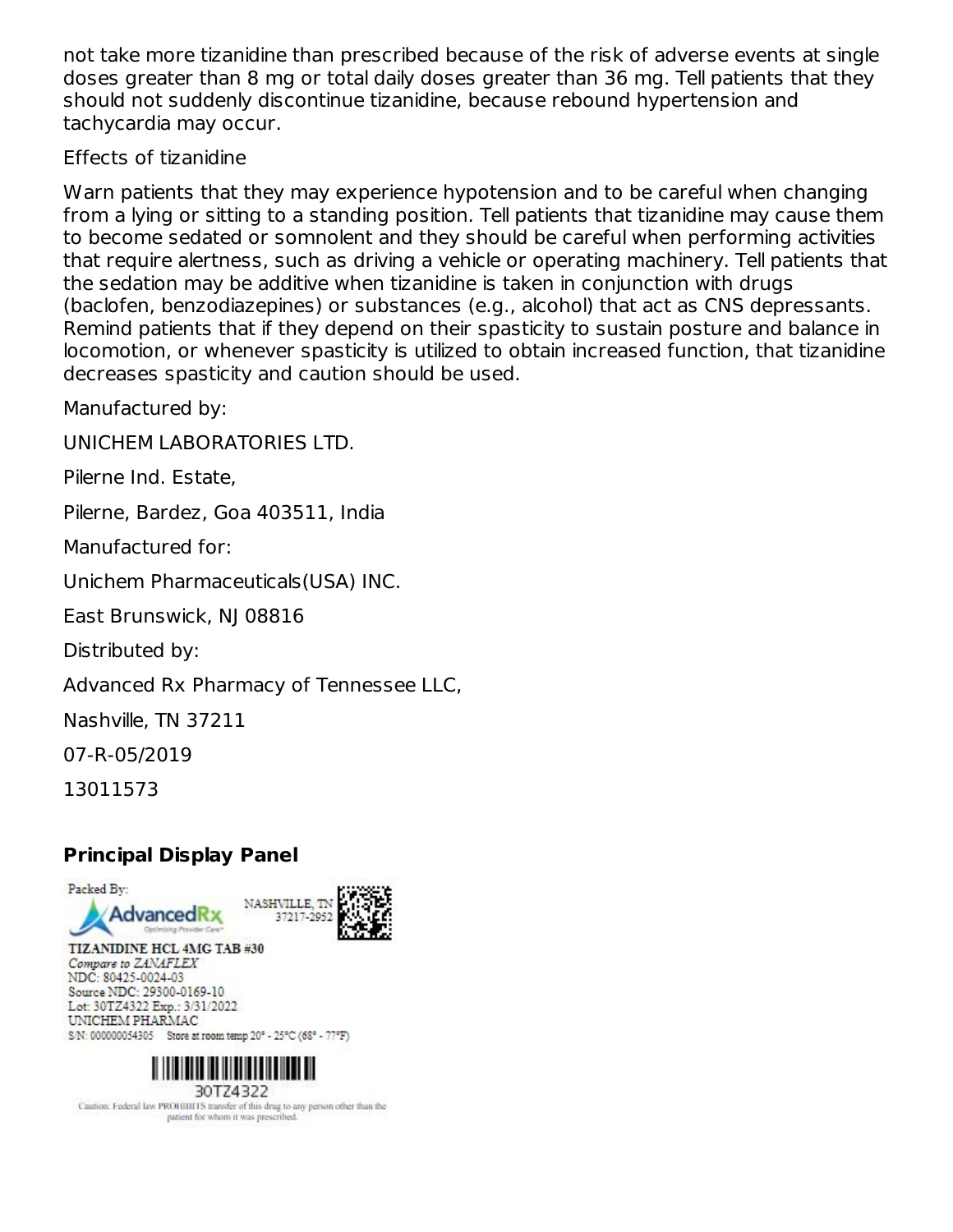

TIZANIDINE HCL 4MG TAB #60

Compare to ZANAFLEX NDC: 80425-0024-01 Source NDC: 29300-0169-10<br>Lot: 60TIZ4322 Exp.: 3/31/2022 UNICHEM PHARMAC S/N: 000000054297 Store at room temp 20° - 25°C (68° - 77°F)



60TIZ4322

Caution: Federal law PROHIBITS transfer of this drug to any person other than the patient for whom it was prescribed.



TIZANIDINE HCL 4MG TAB #90 Compare to ZANAFLEX NDC: 80425-0024-02 Source NDC: 29300-0169-10 Lot: 90TIZ4322 Exp.: 3/31/2022 UNICHEM PHARMAC S.N: 000000054304 Store at room temp 20° - 25°C (68° - 77°F)



Caution: Federal law PROHIBITS transfer of this drug to any person other than the patient for whom it was prescribed.

| <b>TIZANIDINE HCL</b>                                                         |              |                                                                   |                    |                                    |                           |      |
|-------------------------------------------------------------------------------|--------------|-------------------------------------------------------------------|--------------------|------------------------------------|---------------------------|------|
| tizanidine hcl tablet                                                         |              |                                                                   |                    |                                    |                           |      |
|                                                                               |              |                                                                   |                    |                                    |                           |      |
| <b>Product Information</b>                                                    |              |                                                                   |                    |                                    |                           |      |
| <b>Product Type</b>                                                           | <b>DRUG</b>  | <b>Item Code</b><br><b>HUMAN PRESCRIPTION</b><br>(Source)<br>169) |                    |                                    | NDC:80425-0024(NDC:29300- |      |
| <b>Route of Administration</b>                                                | ORAL         |                                                                   |                    |                                    |                           |      |
|                                                                               |              |                                                                   |                    |                                    |                           |      |
|                                                                               |              |                                                                   |                    |                                    |                           |      |
| <b>Active Ingredient/Active Moiety</b>                                        |              |                                                                   |                    |                                    |                           |      |
| <b>Ingredient Name</b>                                                        |              |                                                                   |                    | <b>Basis of</b><br><b>Strength</b> | <b>Strength</b>           |      |
| TIZANIDINE HYDROCHLORIDE (UNII: B53E3NMY5C) (TIZANIDINE -<br>UNII:6AI06C00GW) |              |                                                                   | <b>TIZ ANIDINE</b> |                                    |                           | 4 mg |
|                                                                               |              |                                                                   |                    |                                    |                           |      |
| <b>Product Characteristics</b>                                                |              |                                                                   |                    |                                    |                           |      |
| Color                                                                         | white        | <b>Score</b>                                                      |                    | 4 pieces                           |                           |      |
| <b>Shape</b>                                                                  | <b>ROUND</b> | <b>Size</b>                                                       |                    | 10 <sub>mm</sub>                   |                           |      |
| Flavor                                                                        |              | <b>Imprint Code</b>                                               |                    |                                    | U;169                     |      |
| <b>Contains</b>                                                               |              |                                                                   |                    |                                    |                           |      |
|                                                                               |              |                                                                   |                    |                                    |                           |      |
| <b>Packaging</b>                                                              |              |                                                                   |                    |                                    |                           |      |
|                                                                               |              |                                                                   |                    |                                    |                           |      |